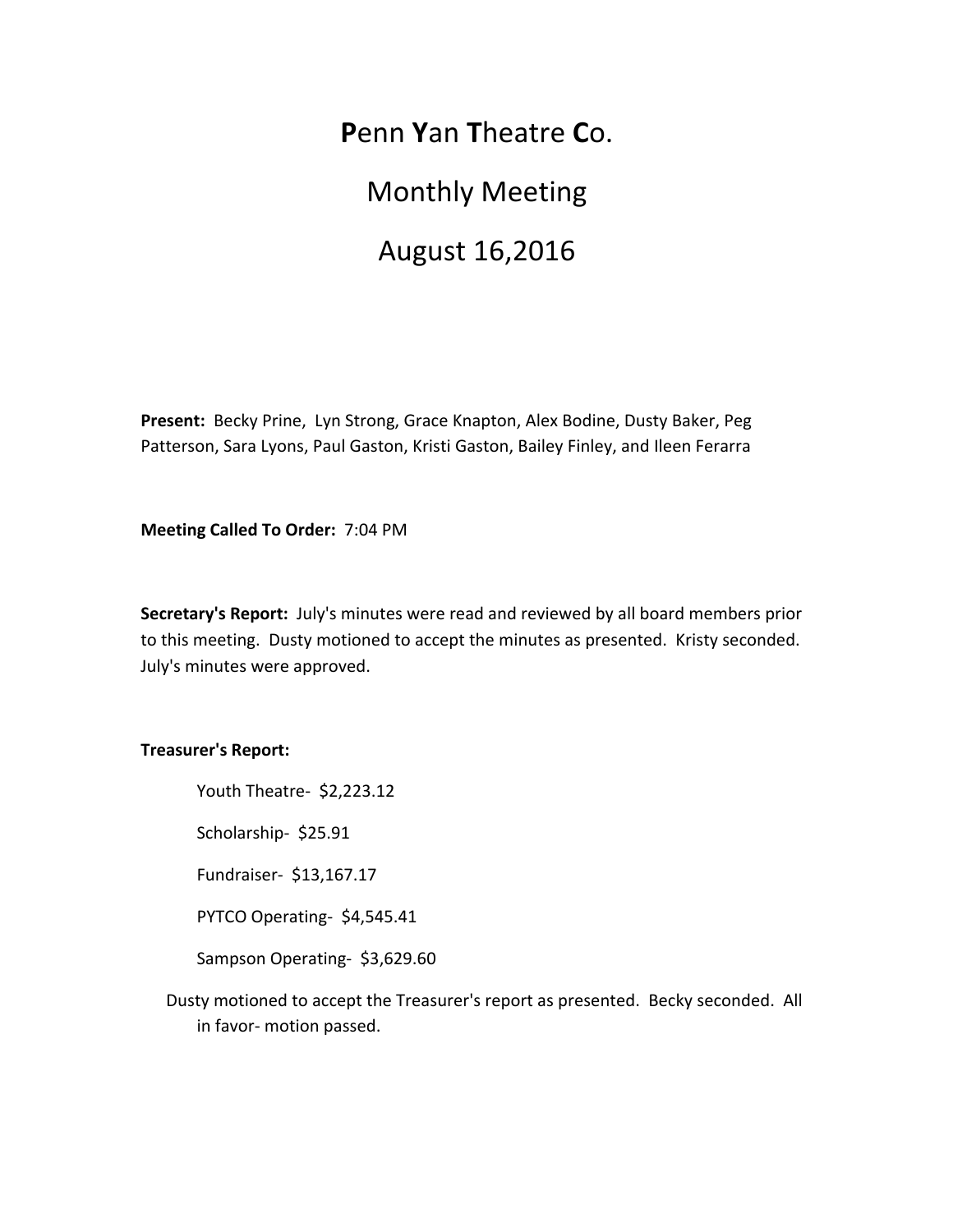## **Sampson Update:**

A) Pole Barn- is finished except for the electric. We can not move things into inuntil the road is finished being fixed.

B) Champlin St. House- The special lawyer had more questions and will be talking to our accountant.

C) "Open the Doors Campaign"- We have applied for \$65,000 in grants. Dean is working on getting contractors. Becky needs a copy of the deed and the document that says we do nt pay taxes on the building

D) Grant Committee- Becky would like to have a grant committee. Carolyn was not in favor of this, however, Grace and Becky need help. Carolyn will be done in October. Alex would like to be on the committee (via email). As of right now, the committee consists of: Alex, Becky, and Grace.

### **Old Business and Updates:**

A) Carolyn Bick Update- Things for Carolyn to do: Give us examples of appeal letters, give us a grant time line

B) Giving Board- As of this date, we have recieved \$863 from 17 board members. (Both boards combined) This is 76%. We are hoping to be at 100% 

C) Keuka College Intern- ideas for tasks for an intern: catologue scripts/scores, add to and edit donor list, type up previous show list, scan pictures and put into computer. Becky wll call to make sure that we are on the list of organizations looking for interns.

E) Committee Updates-

\*Annual Letter- We have recieved 12 donations from our letters. \$300 for the Sampson and \$315 for PYTCo. We recieved 7 donations in envelopes from our shows. \$300 for PYTCo Youth, and \$50 for PYTCo. Richard was impressed by our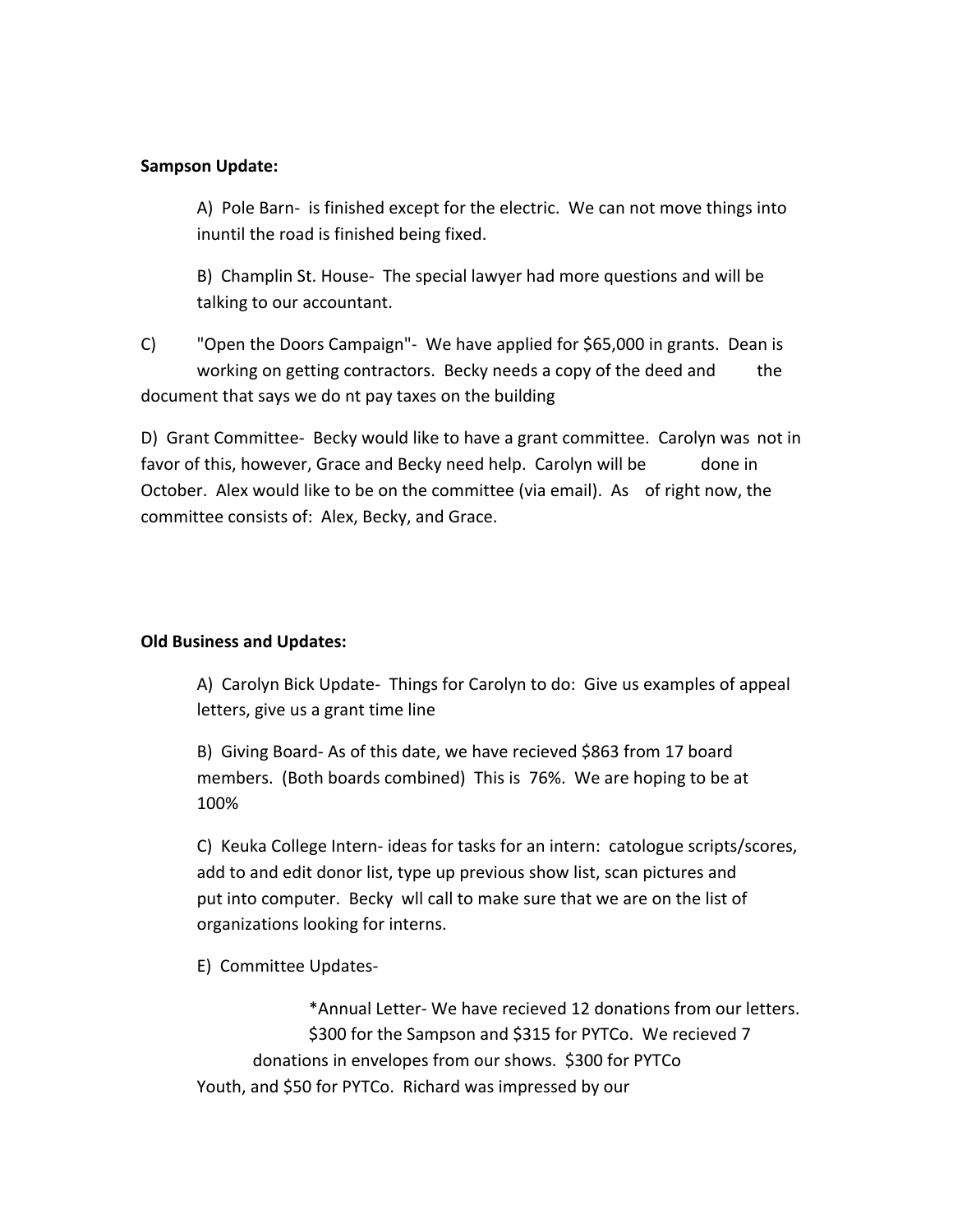letter and said that it was well written. He has shown it to others.

\*Website- Needs to be simplified- more consice and presice. You should be able to hit a button and go right to what you are looking for. There should be a carosel of images on the top  $3^{rd}$  of the page. Our new logo should be on the top of every page. We could put the phone number in the top corner of every page for tickets. Under the carosel, put page bars that are small and unobtrusive. Larger buttons could be for tickets, calandar, subscriptions, plan your visit, connect with us. The bottom half of the page could be split between current show pictures and information and a picture of the Sampson. The Season Calandar Page= half of the page would have show information (creative team, cast, photos, press), and half ould show cover art, buy tickets, calandar. Ticket Page= Box office number and hours as well as upcoming shows. Other page ideas= about us, season, bx office, Sampson, Gallery, support page. Ray suggested that we have a link "How can I get involved?" The Sampson box should show wht it looks like. It should have the Sampson logo (The green PYTCo with Sampson Theatre under it). For payments we could set up a Pay Pal account. In order to have a subscription page we need to know and announce our shows in January. This is hard because we are tied to the school and when we can use the buildings. Grace has sent an email to Andy to see when he can start to build the website and how much it will cost.

F) Summer Shows- 1) Bamboozled: Alex reported that it was fun and the kids learned a lot. It was poorly attended. He would like to do it again next year. He would keep it black box style and aim for June.

2) Honk Jr: Grace had 25 councilors and 74 kids. We recieved \$615 in donations. Next year we will have to charge. As a result we may have to offer schlarships to some families. We will look for other youth grants. We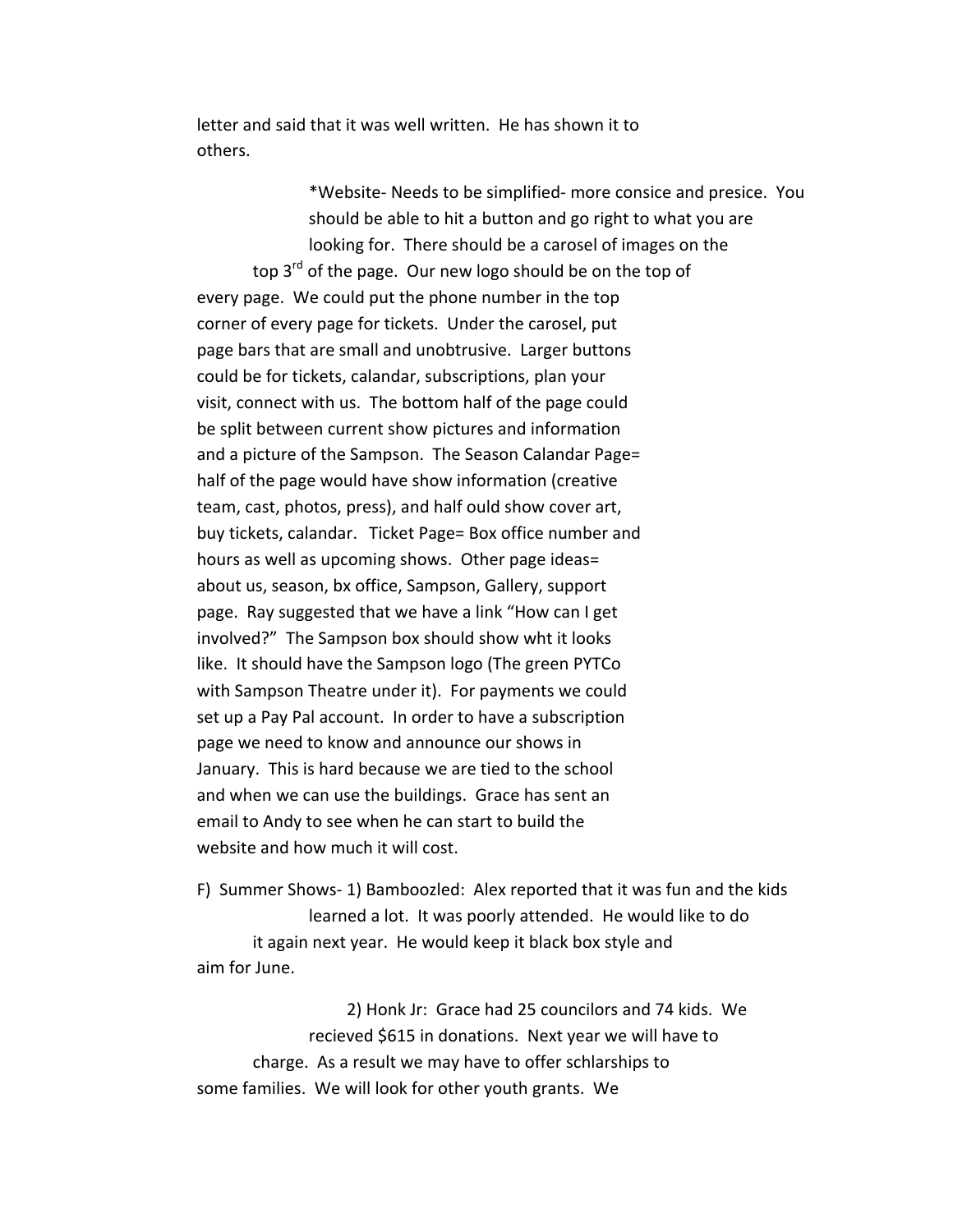will also need to look at the number of concilors and who they are. Grace has stated that she will not do another show without a piano player and music director.

3) Sampson Stories: The show went well. People liked the no paper program (projector). It was suggested that we do a show like this every year (Possibly and Disney Reviwe). Megan Bailey was brought on to do music for Annie. Origonally she was offered \$800. She was paid \$400 for doing Honk Jr. Because we did not do Annie, should we offer her any money? If we followed the scale we use for the pit, she would be due \$180 for her time working on the show. Ray motioned to pay her \$200. Grace seconded. The board was in full agreementapproved.

G) Broadway Student Summit- Becky is taking kids March  $18<sup>th</sup>$  and  $19<sup>th</sup>$ . The kids are fundraising for their registration fee. They will be working at the Peasantman Triantholon August  $21^{st}$ . They will be working 3 booths during the race and will work clean up on Monday. They will be paid \$1,200.

H) Basketball Tournament- has been cancelled

I) Green and Gold Weekend- We are putting together a basket to nraffle off again this year. We are looking for Keuka Lake items to add to the basket

II) Katie Henderson- Legal Council- Pro Bono? Discount? What is she doing?working on closing of the house

#### **New Business:**

A) Addition of Standards of Practice- Code of conduct, confidentiality, conflict of interest. We can add these to our new board packets

B) Membership to American Association of Community Theatres (AACT)- We used to belong but we didnt participate in much. We could possibly get discounted rates on insurance. There is a benifit to joining. It would cost \$110. Grace motioned to join. Dusty seconded. Approved